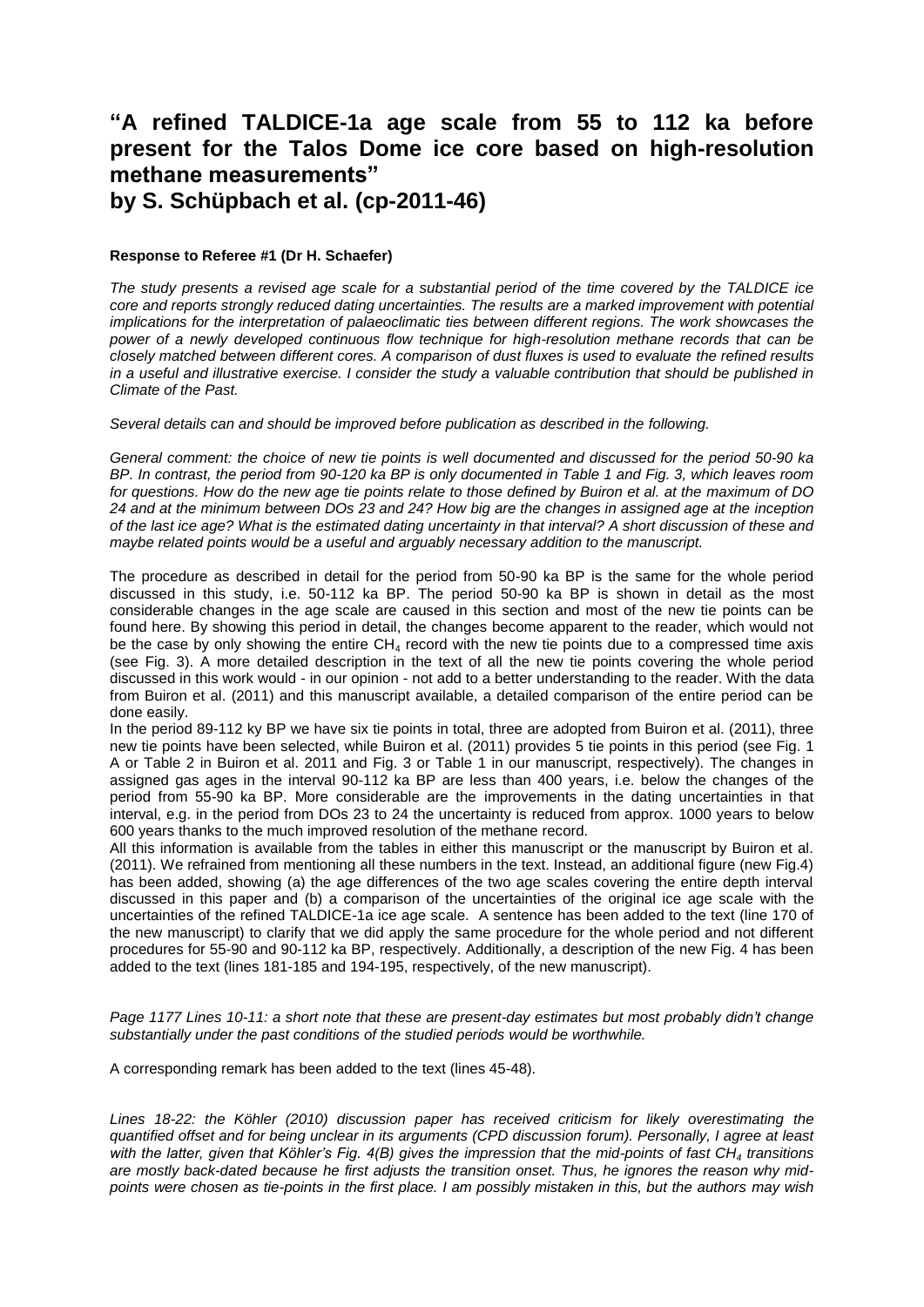*to discuss Köhler's results more comprehensively. I note that in the current version the authors take a conservative stance, as Köhler's mechanism worsens their dating uncertainty.*

The reviewers comment is in agreement with the CPD discussion forum and as a consequence the discussion paper of Köhler (2010) has not been published in Climate of the Past, but the relevant parts have been included in the supplemental material of the Köhler et al. (2011) publication in a modified form. The age uncertainties reported in Köhler et al. (2011) are indeed not as large as in the original Köhler, (2010) discussion paper. The values indicated for these uncertainties are adjusted in our manuscript.

It is not the intention of our paper to discuss the results of Köhler et al. (2011) but to point the reader to the fact that additional age uncertainty might be introduced by synchronizing Antarctic ice cores featuring different bubble close-off characteristics. Additionally, the uncertainties indicated in Köhler et al. (2011) are given for a synchronization of EDC and NGRIP, which are about 1.5 times larger (according to the calculations given in Köhler 2010) than for a synchronization of EDC and EDML (which has similar close-off characteristics as TALDICE). Therefore, it can be estimated that the tie points presented in this study are affected by this additional uncertainty by max. 150 years, thus well below the 200 years indicated in Köhler er al. 2011. This uncertainty - with the age uncertainty values updated in our manuscript (see also the last answer to reviewer #2) - lies well within the indicated uncertainties of the tie points.

The reference in the manuscript is changed from Köhler (2010) to Köhler et al. (2011), and the value for the uncertainty induced by this effect is updated according to the two mentioned manuscripts (lines 55-56, respectively).

*Lines 22-27: as above, the authors list a mechanism that has the potential to introduce uncertainty in their age matching. However, the matching is usually based on inflection points, which are independent of absolute methane values in the two hemispheres. Given that modern CH<sup>4</sup> variations are mirrored between the highest latitude northern and southern monitoring sites of the ESRL network on a year-by-year basis, it is not clear why the palaeo-situation should be different. I may be unaware of an argument here, if so it should be presented and referenced properly for the interested reader.*

The reviewer is right. The interhemispheric gradient has, if at all, a negligible effect on synchronization of  $CH<sub>4</sub>$  records when using inflection points as we do in this study, and not absolute values. This effect has only been mentioned for the sake of completeness when discussing  $CH<sub>4</sub>$  synchronization in general. But in this context it may rather contribute to confusion, and since we are synchronizing Antarctic ice cores only these lines are deleted in the final manuscript.

*Page 1178 Lines 7-10: is this a reversal of the real argument? Buiron et al. matched the record to the Greenland ensemble and in so doing derived the age uncertainty.*

The reviewer is right; these two sentences are mixed up. The text has been revised accordingly.

*Page 1179 Lines 10-14: I agree with the assessment that accuracy and precision of the method are not limiting for the study. In terms of the latter, quoting the magnitude of atmospheric CH<sup>4</sup> variability would be helpful for the reader here.*

The corresponding values of atmospheric  $CH<sub>4</sub>$  variability have been added to the text (lines 101-102).

*Line 28 and Page 1180, lines 1-2: the reason for applying a filter to the continuous flow data during the ACR, namely to subtract measurement noise from the real atmospheric signal, is no longer valid if the temporal resolution of the discrete measurements is lower than the temporal variability of the atmospheric signal. As the authors state, in the time period that is of interest for this study temporal resolution of the methane CFA is considerably lower than during the ACR (while the filtering process remains unchanged). Is it still higher than time scales of CH<sup>4</sup> variability? If not, the filter has the potential to mask true atmospheric variability. Although I don't see this issue having implications on the results of the study, the point should be discussed more quantitatively.*

The reason why the same filter is applied in this study as in the record during the ACR is because we assume that the variability in the  $CFA-CH<sub>4</sub>$  record introduced by the measurement itself is the same over the whole TALDICE CFA-CH<sub>4</sub> record with respect to depth. The very high temporal resolution of the ACR period was used to determine an optimal filter, since temporal resolution of this section of the  $CH<sub>4</sub>$  record is much higher than atmospheric variations and bubble close-off time and is therefore optimally suitable for determination of filter criteria. We are aware that by using this filter in the deeper part of the TALDICE  $CH_4$ record fast atmospheric variations may be masked as the reviewer mentions. But by using a weaker filter in the deeper part, measurement artefacts might not be filtered out reliably, since the measurement noise